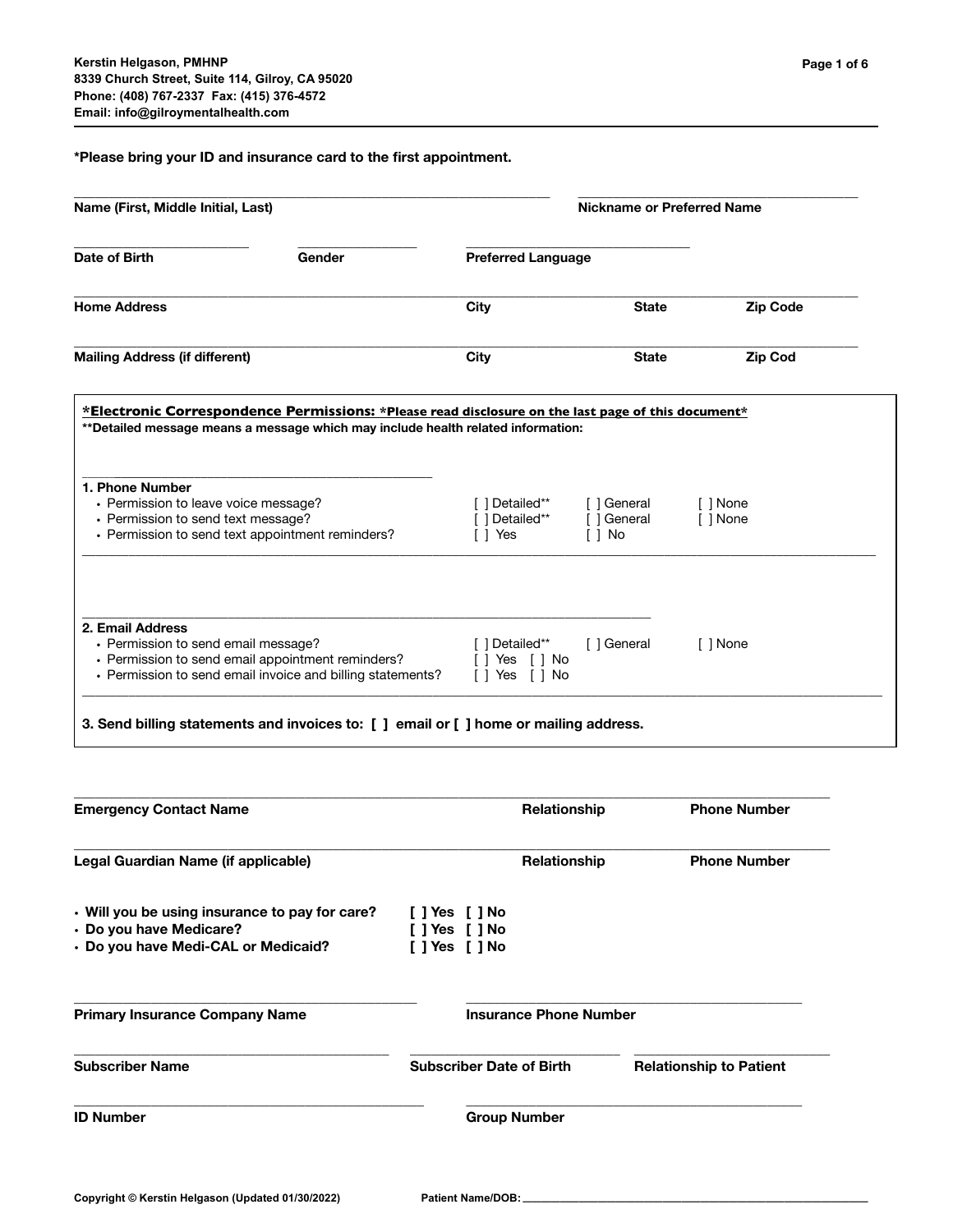#### **Reason for being seen today:**

## **Current Medications:**

**Please list all prescription and over the counter medications and herbal or vitamin supplements you are currently or frequently take:** 

**\_\_\_\_\_\_\_\_\_\_\_\_\_\_\_\_\_\_\_\_\_\_\_\_\_\_\_\_\_\_\_\_\_\_\_\_\_\_\_\_\_\_\_\_\_\_\_\_\_\_\_\_\_\_\_\_\_\_\_\_\_\_\_\_\_\_\_\_\_\_\_\_\_\_\_\_\_\_\_\_\_\_\_\_\_\_\_\_\_\_\_\_\_\_\_\_\_\_\_\_\_\_\_\_** 

**\_\_\_\_\_\_\_\_\_\_\_\_\_\_\_\_\_\_\_\_\_\_\_\_\_\_\_\_\_\_\_\_\_\_\_\_\_\_\_\_\_\_\_\_\_\_\_\_\_\_\_\_\_\_\_\_\_\_\_\_\_\_\_\_\_\_\_\_\_\_\_\_\_\_\_\_\_\_\_\_\_\_\_\_\_\_\_\_\_\_\_\_\_\_\_\_\_\_\_\_\_\_\_\_** 

| <b>Medication Name</b> | <b>Dose</b> | Frequency | <b>Reason for taking</b> |
|------------------------|-------------|-----------|--------------------------|
| [ ] None               |             |           |                          |
|                        |             |           |                          |
|                        |             |           |                          |
|                        |             |           |                          |
|                        |             |           |                          |
|                        |             |           |                          |
|                        |             |           |                          |
|                        |             |           |                          |
|                        |             |           |                          |
|                        |             |           |                          |
|                        |             |           |                          |
|                        |             |           |                          |
|                        |             |           |                          |

# **Medical Problems: (For example: Diabetes, high blood pressure)**

| $\vert$ [ ] None |  |  |
|------------------|--|--|
|                  |  |  |
|                  |  |  |
|                  |  |  |
|                  |  |  |
|                  |  |  |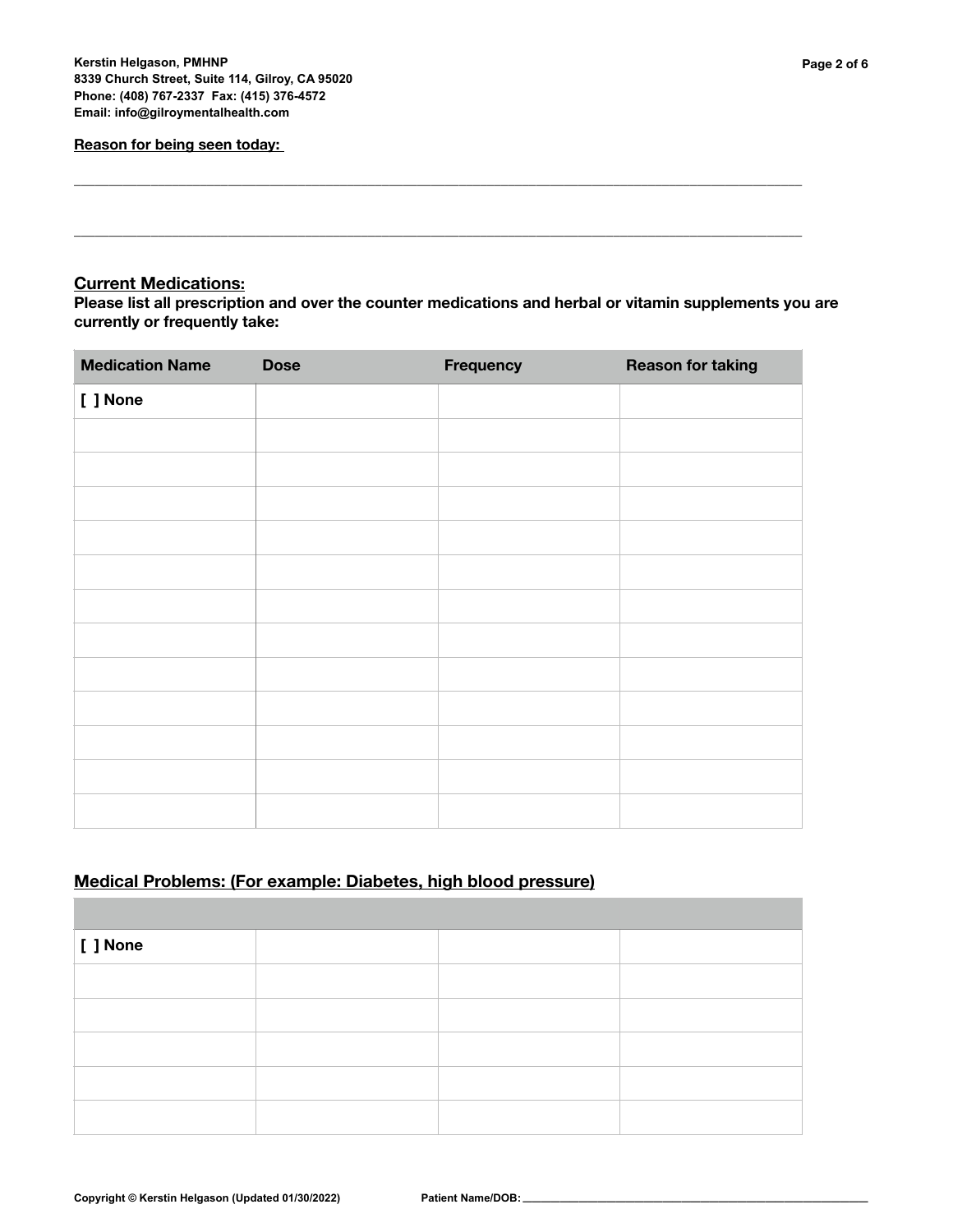## **Women:**

Are you pregnant, or any chance you are pregnant? [ ] No [ ] Yes, Due Date \_\_\_\_

## **Surgeries:**

| $ $ [ $ $ None |  |
|----------------|--|
|                |  |
|                |  |
|                |  |
|                |  |

# **Allergies to Medications:**

| <b>Medication Name</b> | <b>Reaction</b> |
|------------------------|-----------------|
| [ ] None               |                 |
|                        |                 |
|                        |                 |
|                        |                 |
|                        |                 |

## **Other Providers:**

|                              | <b>Name</b> | <b>Phone Number</b> |
|------------------------------|-------------|---------------------|
| <b>Primary Care Provider</b> |             |                     |
| <b>Therapist</b>             |             |                     |
| <b>Other</b>                 |             |                     |
|                              |             |                     |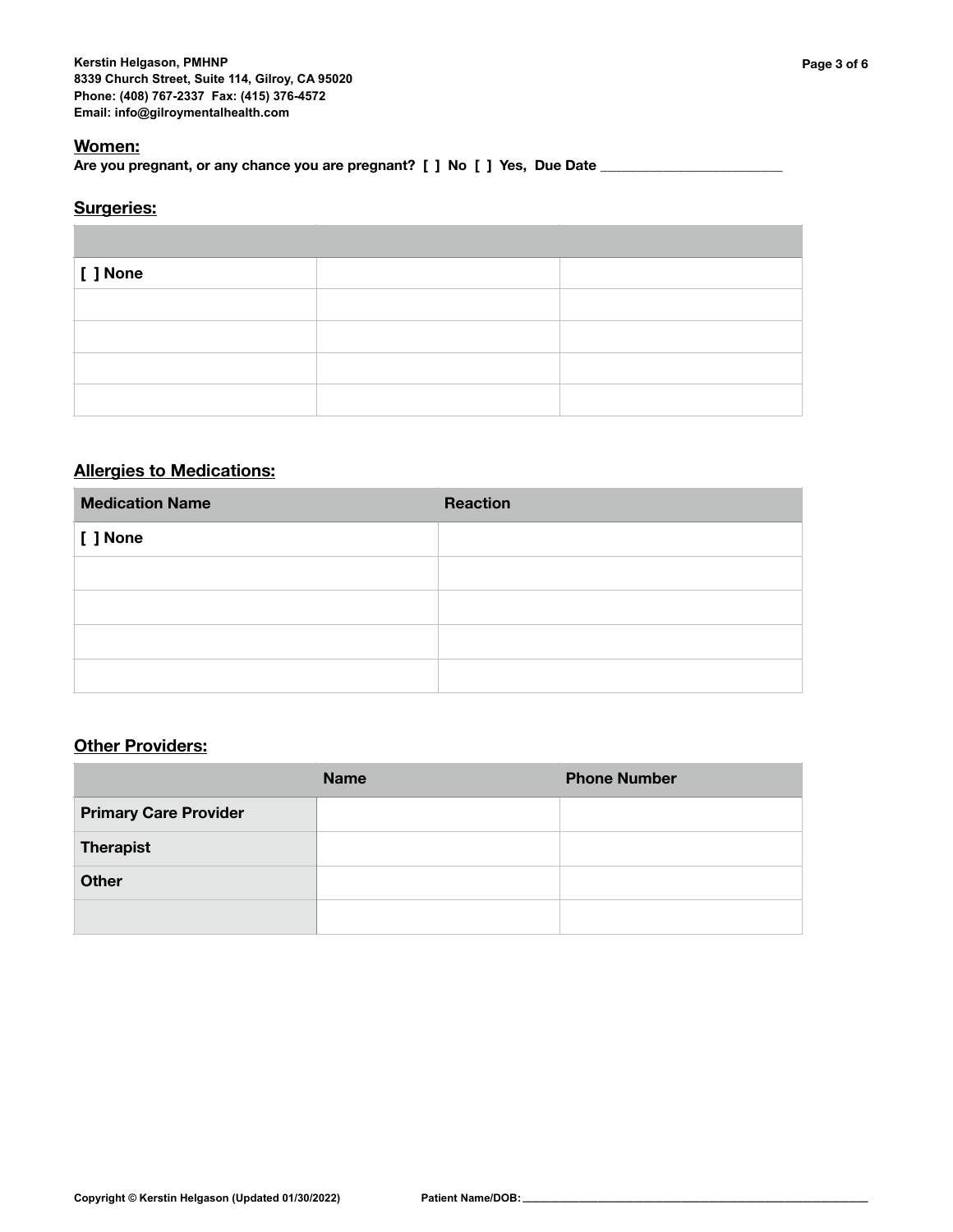## **Office Policies, Consent for Treatment, HIPAA, Electronic Correspondence**

## **Consent for Treatment:**

I consent to and authorize Kerstin Helgason, PMHNP, a Psychiatric Nurse Practitioner, to treat me or my dependent. I understand treatment could include psychiatric medication management, psychotherapy, lab testing, medical imaging, psychoeducation, or other diagnostic or monitoring tests or treatments and I also have the right to refuse treatment.

## **Appointments:**

Services are available by appointment only and when appointments are made a time is set aside specifically for me. The first appointment is a Psychiatric Evaluation and is usually 60 minutes long, afterwards, follow-up appointments can be 30-50 minutes. Psychotherapy sessions are typically 50 minutes.

**Cancellation Policy**: **24 hour notice** is required for cancelling an appointment. **There is a \$125 fee for not cancelling 24 hours in advance of an appointment or not showing to an appointment.** The fee must be paid before the next appointment.

## **Contact, Hours, and Emergencies:**

My provider can be contacted via phone: 408-767-2337, email: [info@gilroymentalhealth.com](mailto:info@gilroymentalhealth.com), or messaging through the health record platform. Messages received after regular business hours may not be listened to or read until the next business day, though every effort is made to return calls within 2 business days.

## \*\***Medical or mental health emergency, crisis, or urgent services are not available through this office**

**or provider** and I understand I need to call 911, a mental health crisis line (eg: 1-800-SUICIDE), or go to the nearest emergency department for urgent, emergent, or crisis help.

## **Prescriptions: Prescriptions are only filled at appointments.**

All prescriptions are sent electronically to the pharmacy and I will be provided with enough medication until the next appointment. Prescriptions are only filled at appointments and **if I am running out of medications I will need to make an appointment for additional refills and to monitor my condition.** 

**Controlled Substances** are medications which have the potential for abuse, dependence, or addiction and are highly regulated by the Federal Drug Administration (FDA) and Drug Enforcement Agency (DEA). Controlled substances include pain medication (eg: opiates), anxiety and seizure medications (eg: benzodiazepines), and amphetamine based stimulants. I will be informed if I am started or continued on this type of medication and understand these medications have additional rules that I agree to follow:

- 1. **Medications (the pills) or the prescription (paper prescriptions) are NOT replaced under any circumstances.**
- 2. Only one prescriber of a medication class or type, if another person prescribes the same or similar medication, I understand this prescriber will no longer prescribe the medication for me.
- 3. Only one pharmacy, my pharmacy is selected on this form and I will notify my provider if I change pharmacies.
- 4. Notify my provider of all prescription medications, over the counter medications, and herbal or vitamin supplements I take.
- 5. Be responsible for storing pills safely, especially around children, because of risk of overdose or adverse effects when ingested.
- 6. Not sharing, selling, or otherwise making available my prescription medication for other people.
- 7. Random and scheduled drug screens are required.
- 8. Notify my provider if I become pregnant immediately as controlled substances have the potential to cause birth defects.
- 9. Notify my provider if I have had problems with drug or alcohol in the past, even if I never received treatment, so that further assessment and discussion of the risks and benefits of the medications can be completed.
- 10. I may be requested to bring pill bottles to appointments or at random times for pill counting or monitoring for safety and compliance.
- 11. Evidence of drug or medication abuse may result in the medication being discontinued and the patient possibly being terminated from this office with no additional prescriptions for the medications and the patient may require hospital care or other care if withdrawal symptoms occur. Also, other treating medical providers and law enforcement may be notified depending on circumstances.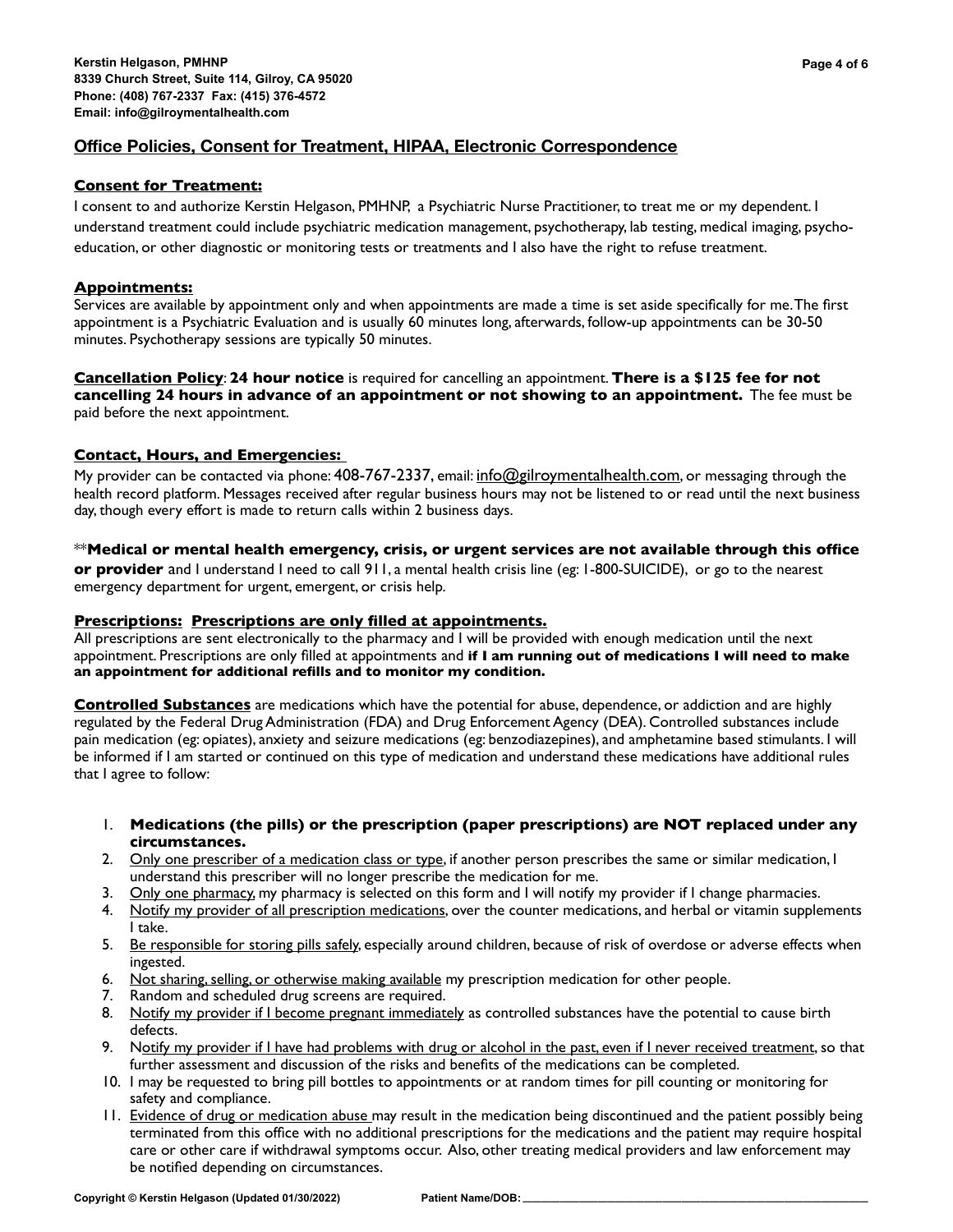#### **Fees**:

Fees are negotiated with insurance and can vary based on insurance plans and contracts. A medical billing agent will process insurance claims and collect fees.

When paying for services yourself, the fees are below at the time of publication for reference. Please note, fees change over time and the most up to date fees are available on the provider website: [www.gilroymentalhealth.com.](http://www.gilroymentalhealth.com)

- Psychiatric Evaluation (first appointment): \$295
- Follow-up appointment: up to 60 minutes: \$225
- No show or Late Cancellation Fee: \$125

#### **Ketamine Fees:**

Ketamine sessions are separate treatment sessions from regular medication management or psychotherapy and I may be in treatment for ketamine only, or for combined treatment medication management or psychotherapy with ketamine therapy, which will be separate sessions.

Non-ketamine psychiatry sessions may be covered by insurance, but ketamine sessions are not covered by insurance and current fees for ketamine sessions are posted on the provider website: [www.gilroymentalhealth.com.](http://www.gilroymentalhealth.com) My provider may work with co-facilitators that may bill for sessions, or appointments, separately, and I will be notified if this is the case.

#### **Payments:**

Payments, including copay and deductible payments, can be made by check, cash, or credit/debit/HSA card and are due at the time of service.

#### **Insurance and Financial Responsibility:**

Insurance works when insurance companies contract with healthcare providers to provide services at set contracted rates. Services which are 'covered benefits' are paid at the contract fee rate and are considered payment in full and can include a patient responsibility portion of the fee, such as co-payments or deductibles.

**Insurance Assignment of Benefits:** I authorize payment of benefits from my or my dependent's Medicare, Medicaid, and/or insurance carrier/plan directly to Kerstin Helgason, NP for services provided to me or my dependents. I understand this authorization may not result in full payment from my insurance for the charges incurred and I agree I am financially responsible to make payment for co-payments/deductibles in full or for charges remaining on balances should my/my dependent's insurance determine the services received are not covered, denied, or unpaid for any reason.

**Advanced Beneficiary Notice: If insurance coverage has lapsed, insurance information is not up to date, or payment is denied due to lack of coverage, out of network status, or for any other reason, I am responsible for the bill and payment in full is due at the time of service at the insurance contracted rate or at current "out of pocket" payment rates. Insurance benefits are not verified by my provider prior to my appointments and it is my responsibility to know if I have coverage and to notify my provider of my up-to-date coverage information. I understand I am responsible for appealing unpaid claims with my insurance and providing payment to my provider on denied or otherwise unpaid insurance claims, regardless of the reason.**

#### **Insurance Referrals:**

Some insurances require a referral for specialty care, including mental health or psychiatric care. **I understand it is my responsibility to ensure a referral has been completed**, usually by my Primary Care Provider, prior to start of service; and accept financial responsibility for services rendered when a referral has not been completed if it is required by my insurance and the services are denied as a result.

#### **Insurance Non-Covered Benefits:**

**Please be aware that not all services provided are covered benefits.** Non-covered benefits are services the insurance does not consider medically necessary and/or are not covered, or paid for, by the insurance. Typical mental health covered services include medication management or psychotherapy appointments (though the insurance can decide they aren't at any time). Common examples of non-covered services are longer than normal sessions, no-show fees, completing forms related to disability, forms for legal purposes, or testimony in legal proceedings. Insurance companies can also decide at any time that usual care, eg: medication management, is not a covered service. These services are billed at hourly or session rates that may vary based on the type of service.

### **Uninsured or Not Using Insurance:**